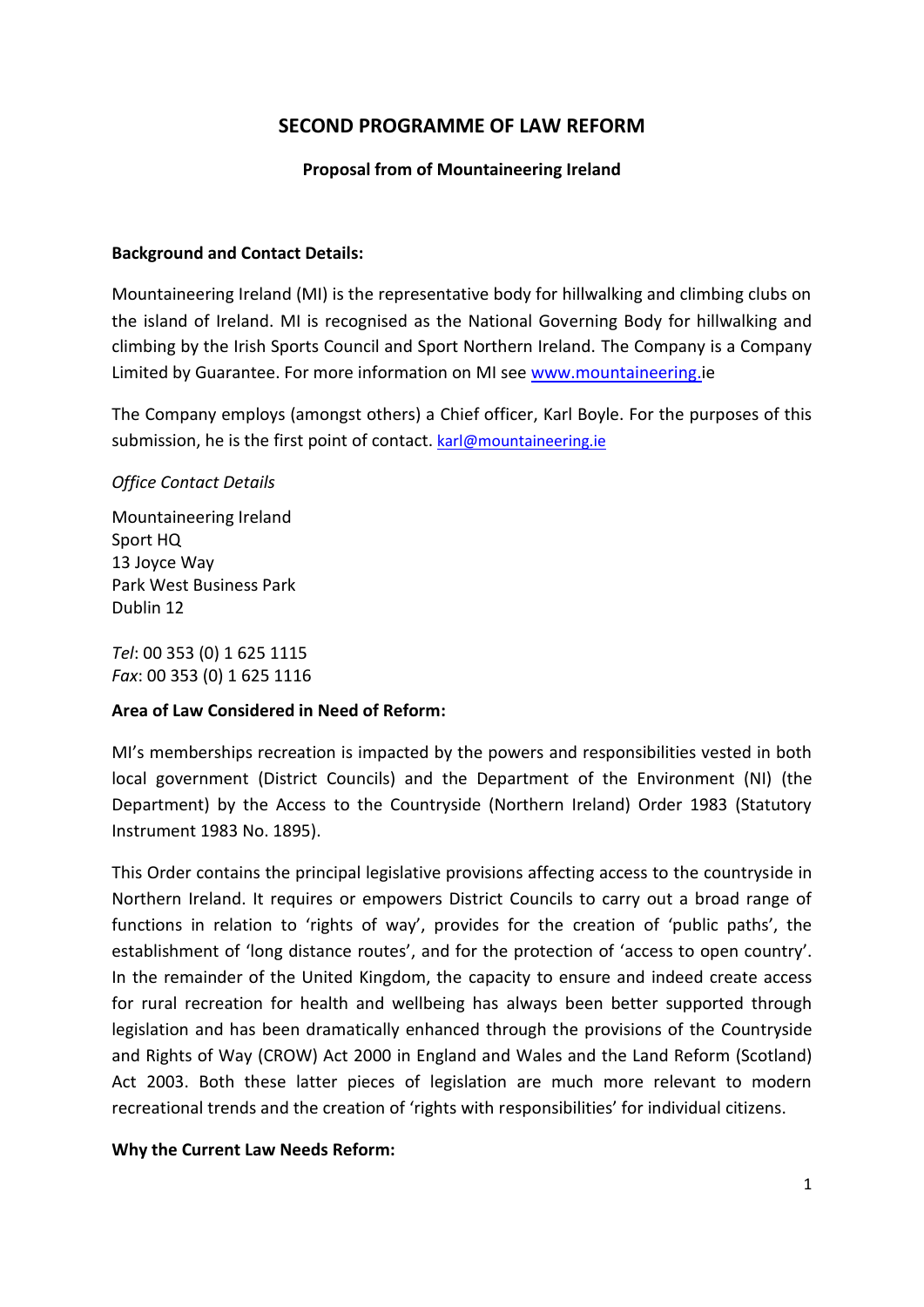For the purposes of brevity, these matters will be outlined in sub-sections. Each of these areas can be covered in much more detail if desired and requested.

- 1) Inadequacies of the existing legislation and resulting issues:
	- a) 'Rights of Way', Articles 3-10 of the Order. Rights of Way are meant to be the backbone of the public's recreational access network. It is clear from the legislation that the intent was that Councils would assert, maintain and map these and would do so to facilitate unfettered public use. However, very few have ever been asserted by District Councils and a larger number are 'presumed dedicated' in that no formal process has been undertaken. Those that are proposed for assertion (many of which having been presumed for years) often fail if challenged because the Order has little in the way of prescriptive criteria (such as an uninterrupted period of use or a proper definition of a 'Right of Way'). Furthermore, objections relating to their assertion (unlike the other UK jurisdictions) are determined by a Magistrate's Court. This lack of clarity and indeed any noticeable consistency by the Courts has led to some very costly and prolonged 'wrangles' and some almost perverse decisions. This has had the net effect of clearly deterring local authorities from asserting what in many cases are probably rights of way and are certainly widely considered as such. The end result is that even key access routes (such as many in well known tourist areas e.g. in the vicinity of the Giant's Causeway) are either presumed dedicated or are agreed as 'Permissive Paths' with local authorities using powers to enter into agreements under the 'Recreation and Youth Services (Northern Ireland) Order 1986. Such 'Permissive Paths' are exactly that and the landowner(s) can often withdraw their agreement at any time. (Some exceptions exist where local authorities have entered into a formal lease arrangement with the landowner(s) often to avail of grant-aid from the Department). The underlying issue is that many traditional Rights of Way are actually being lost as they have not been asserted or mapped as envisaged by the legislation and are thus not picked up through the Planning process or through public awareness. The overall effect is that this 'backbone' of access infrastructure has not materialised in a period of 27 years and that District Councils undertake little or no activity in this regard, arguably failing in their duty as set out in the Order.
	- b) 'Public Paths', Articles 11-20. The intent of public paths was to supplement the Rights of Way network and District Councils have considerable powers within the Order to create a public path network. However, the Order places no obligation on local authorities to do so as it consistently uses the word 'may' in respect of these powers. Given the issues surrounding Rights of Way and the lack of any established framework in this regard, few Public Paths have been created even by agreement.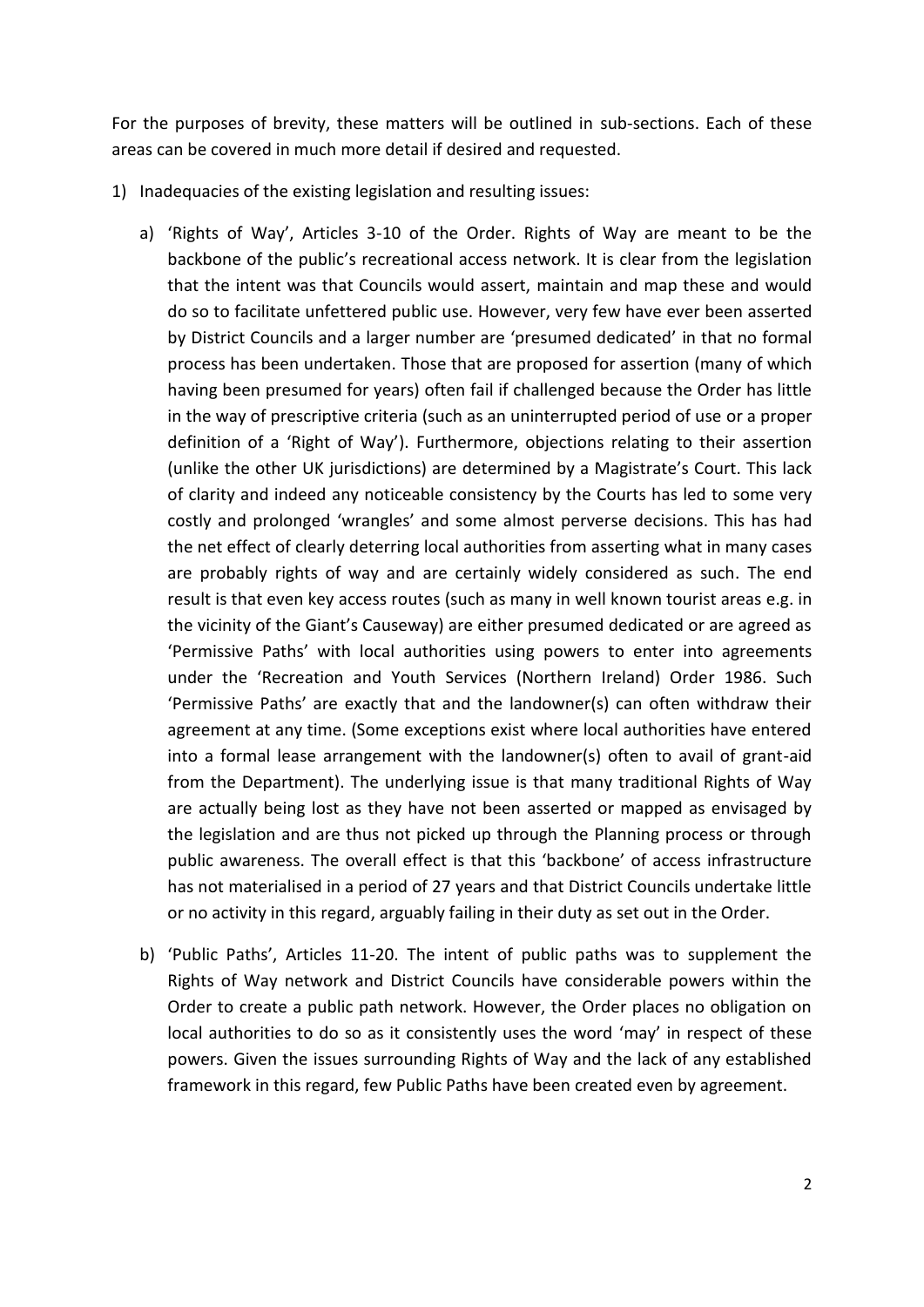- c) 'Cycling', Article 20. Given the advent and huge growth in off-road cycling in various forms, this Article is woefully inadequate in dealing with both the provision and management of cycling and indeed the need for dedicated (as distinct from shared) cycling routes. Such control as can be exercised can only be done through the use of bye-laws where this capacity exists and is a very negative approach.
- d) 'Long Distance Routes', Articles 21-24. Again, the legislation presumed action on the part of District Councils (individually or collectively) to provide these routes as a major element of the recreational infrastructure. To facilitate this, quite elaborate infrastructure (including ferries) is 'allowed for' mindful of the Department's powers to grant-aid all such works. The reality of the provision of long distance routes is that the Countryside Access and Activities Network has had to take the lead on a series of 'Ways' in conjunction with the District Councils concerned. The premier long distance route, the Ulster Way, remains incomplete and largely on road. Again the criticism of the legislation is that it places no onus on Councils to carry out such activities, rather their role is optional, and many Councils take no action at all on such matters whatsoever.
- **e)** 'Access to Open Country', Part 111 of the Order. Quoting from the legislation:

*(1) For the purpose of enabling the public to have access for open-air recreation to open country, this Part applies to land which is, or which gives or forms part of access to, open country, being land to which Article 26 is applied by an access agreement or an access order or acquired under Article 39 or 40.*

*(2) In this Order "open country" means any land appearing to the district council or the Department to consist wholly or predominantly of mountain, moor, heath, hill, woodland, cliff, foreshore, marsh, bog or waterway.*

It is thus sad to report that in the 27 intervening years no 'Access to Open Country' has been established in any form by any local authority. Such access as does exist is de facto access to and over lands such as those in the High Mournes currently in public ownership albeit through a Government owned Company (for now), Northern Ireland Water. Further areas of public land, including other lands owned by NI Water, have no right of access, often with no justification. In the case of Forest Service land, the Forestry Act (Northern Ireland) 2010 has now created a statutory right of access to such lands by foot and given Forest Service powers to provide appropriate recreational facilities albeit on an optional basis. However, overall, the citizens of Northern Ireland are poorly served compared to those in Great Britain and considerable concern exists as to the long-term security of open country areas such as the Mournes.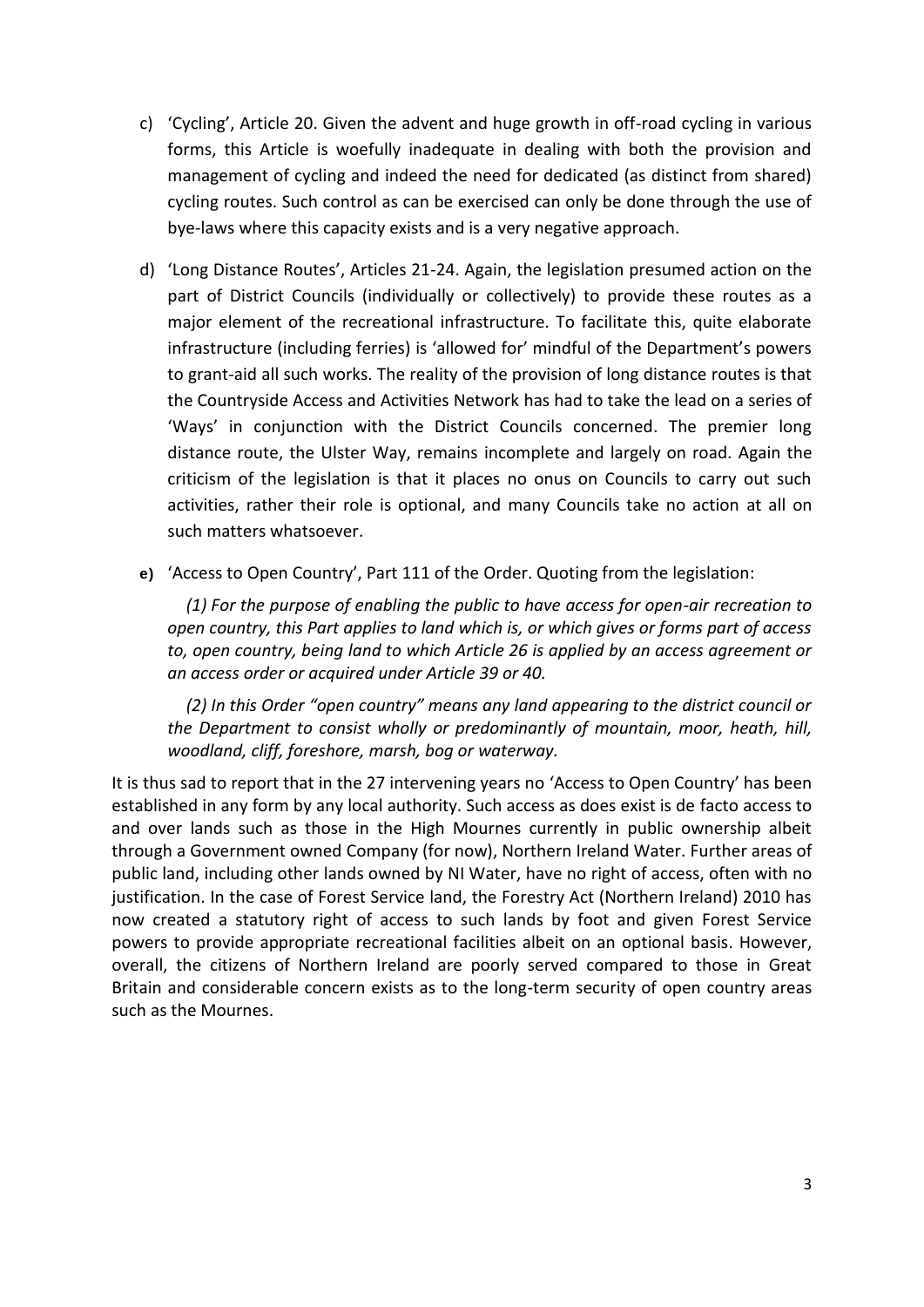### **Specific Issues Which Need Addressed**

Again, for the purposes of brevity, these are numbered with a short statement on each. Such matters can be elaborated on if requested.

- 1. The need to place a clear responsibility on local authorities to create and maintain an access infrastructure in their areas. The acknowledged link between countryside recreation and improved mental and physical health ties in with the proposed new powers of Northern Ireland's local authorities in the areas of community planning and wellbeing. Recreation cannot be seen to solely relate to the provision of Leisure Centres, Parks and other formal facilities. Such responsibility could extend to the requisite preparation of a 'Countryside Access Strategy' for their area but must be tempered with simplified procedures (such as the use of Departmentally appointed Commissioners rather than Magistrate's Courts). The legislation should also allow for greater support and guidance from the Department and (depending on the final outcome of local government reform) the capacity to require the Department's Agency (NIEA) to intervene in either complex cases or when a local authority is clearly in default. The legislation needs to establish clear quasi-judiciary roles for the Department and a definitive, supporting, grant-aiding, enabling role for NIEA.
- 2. A stated right of access to all public land subject to reasonable management provisions. In the absence of any right of access to private land (as covered in both the CROW Act and the Scottish Land Reform Act, this would be a minimum manifestation of 'the public good' in Northern Ireland. This (as per GB) would also allow for specific references to Occupier's Liability in respect to countryside access given that the wider issue of Occupier's Liability covers all property and has proved contentious in the area of countryside. MI supports the concept of 'responsible access' and feel that the key elements of responsibility in respect of both users and owners could be incorporated into amended legislation.
- 3. Amended Access legislation could also pre-empt some of the issues which will arise if and when National Park's are designated. Whilst it may be possible to draft this legislation to facilitate the establishment of such areas and the management of same, it is not considered appropriate that a different set of legal access criteria or rights should apply to some areas and not to others. If this were the case, it could prove very controversial adding to what is already a very controversial debate and could in fact see a loss of access opportunities.

### **In Summary:**

MI believe that the current legislation is inherently flawed, a matter first highlighted by Countryside Recreation Northern Ireland to the Department in the 1994 Access to the Northern Ireland Countryside Report (HMSO ISBN 0-337-08339-8), a report jointly commissioned by them. Since that time matters have only become worse and opportunities and indeed certain specific routes have been lost forever.